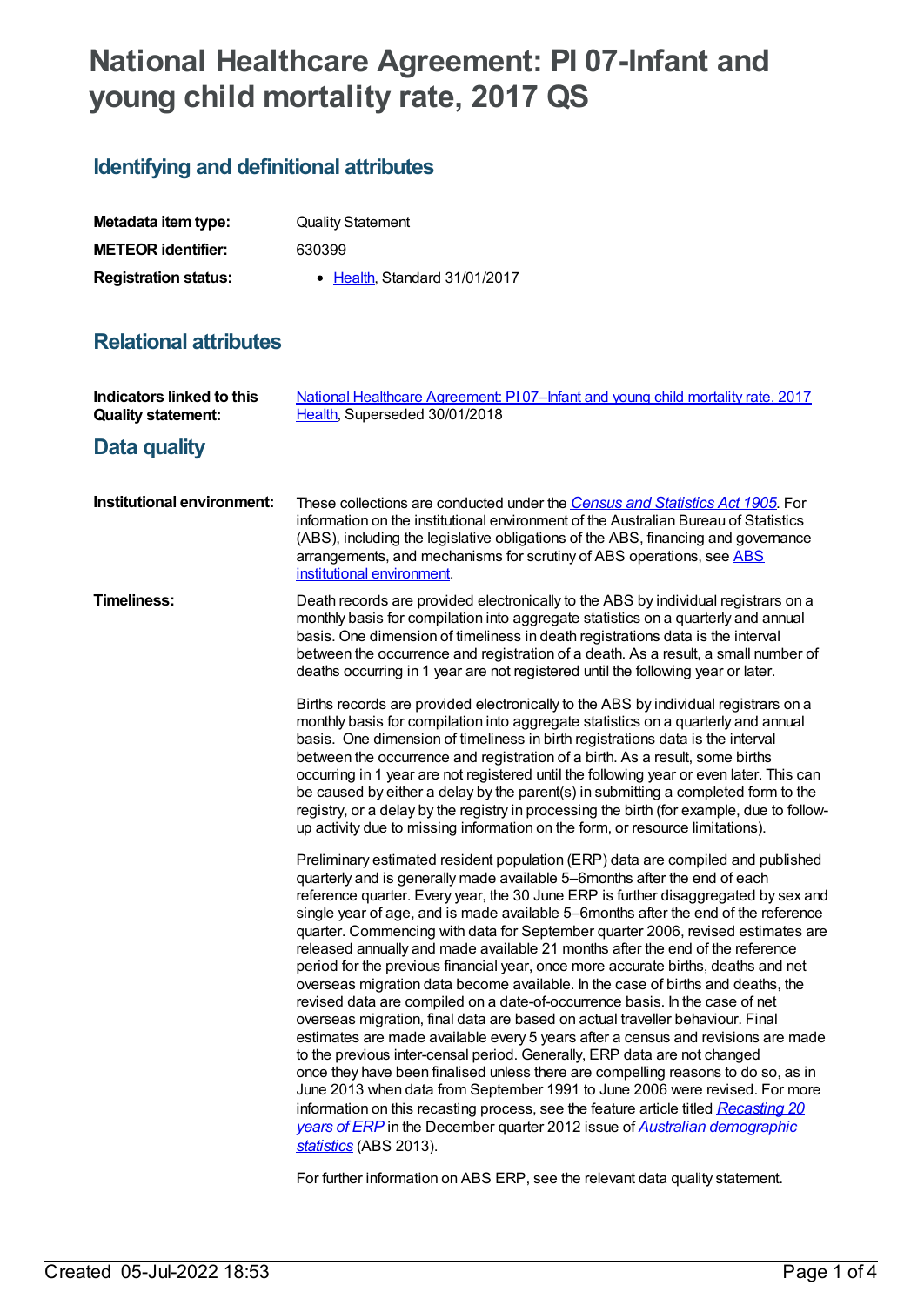| <b>Accessibility:</b> | Deaths data are available in a variety of formats on the ABS website under the<br>3302.0 product family. Births data are available in a variety of formats on the<br>ABS website under the 3301.0 product family. ERP data are available in a variety<br>of formats on the ABS website under the 3101.0 product family. Further information<br>on deaths and mortality may be available on request. The ABS observes strict<br>confidentiality protocols as required by the Census and statistics act 1905. This<br>may restrict access to data at a very detailed level.                                                                                                                                                                                                                                                        |
|-----------------------|----------------------------------------------------------------------------------------------------------------------------------------------------------------------------------------------------------------------------------------------------------------------------------------------------------------------------------------------------------------------------------------------------------------------------------------------------------------------------------------------------------------------------------------------------------------------------------------------------------------------------------------------------------------------------------------------------------------------------------------------------------------------------------------------------------------------------------|
| Interpretability:     | Data for this indicator have been presented as crude rates, either per 1,000 live<br>births or 1.000 ERP.                                                                                                                                                                                                                                                                                                                                                                                                                                                                                                                                                                                                                                                                                                                        |
| <b>Relevance:</b>     | Deaths data are published on an annual basis. The ABS Deaths collection includes<br>all deaths that occurred and were registered in Australia, including deaths of<br>persons whose usual residence is overseas. Deaths of Australian residents that<br>occurred outside Australia may be registered by individual registrars, but are not<br>included in ABS deaths or causes of death statistics.                                                                                                                                                                                                                                                                                                                                                                                                                              |
|                       | The ABS Births collection includes all births that are live born and have not been<br>previously registered, births to temporary visitors to Australia, births occurring<br>within Australian territorial waters, births occurring in Australian Antarctic Territories<br>and other external territories, births occurring in transit (i.e. on ships or planes) if<br>registered in the state or territory of next port of call', births to Australian nationals<br>employed overseas at Australian legations and consular offices and births that<br>occurred in earlier years that have not been previously registered (late<br>registrations). Births data exclude fetal deaths, adoptions, sex changes,<br>legitimations and corrections, and births to foreign diplomatic staff, and births<br>occurring on Norfolk Island. |
|                       | For further information on the ABS Deaths and Births collections, see the relevant<br>data quality statements.                                                                                                                                                                                                                                                                                                                                                                                                                                                                                                                                                                                                                                                                                                                   |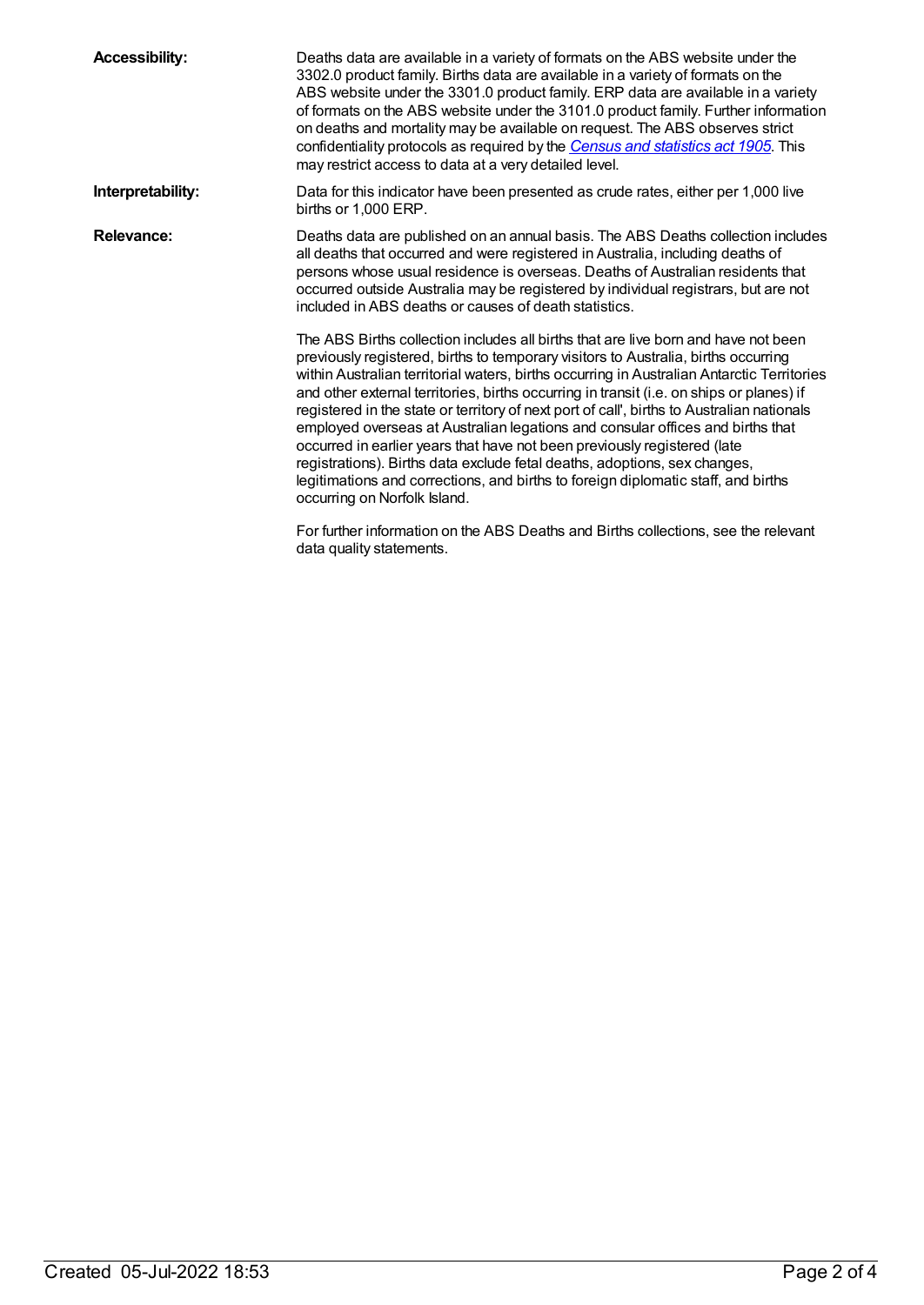**Accuracy:** Information on births and deaths is obtained from a complete enumeration of births and deaths registered during a specified period and are not subject to sampling error. However, births and deaths data sources are subject to non-sampling error which can arise from inaccuracies in collecting, recording and processing the data.

> Concerns have been raised with the accuracy of the New South Wales births counts in recent years. In response to these concerns the ABS, in conjunction with the New South Wales Registry of Births, Deaths and Marriages, has undertaken an investigation which has led to the identification of an ABS systems processing error. The ABS acknowledges that this has resulted in previous undercounts of births in New South Wales. Data for New South Wales and Australia have been revised to include previously unprocessed New South Wales birth registrations for the period 2005 to 2011.

Although it is considered likely that most deaths of Aboriginal and Torres Strait Islander (Indigenous) Australians are registered, a proportion of these deaths are not registered as Indigenous. Information about the deceased is supplied by a relative or other person acquainted with the deceased, or by an official of the institution where the death occurred and may differ from the self-identified Indigenous origin of the deceased. Forms are often not subject to the same best practice design principles as statistical questionnaires, and respondent and/or interviewer understanding is rarely tested. Over-precise analysis of Indigenous deaths and mortality should be avoided.

The ABS Death Registrations collection identifies a death as Aboriginal and Torres Strait Islander where the deceased is recorded as Aboriginal, Torres Strait Islander, or both on the death registration form. The Indigenous status is also derived from the medical certificate of cause of death (MCCD) for South Australia, Western Australia, Tasmania, the Northern Territory and the Australian Capital Territory. For 2015 data, the Queensland Registry of Births, Deaths and Marriages also used MCCD information for the first time to derive Indigenous status. This resulted in a noticeable decrease in the number of deaths for which the Indigenous status was 'not stated' and an increase in the number of deaths identified as Aboriginal and Torres Strait Islander in Queensland.

All ERP data sources are subject to non-sampling error. Non-sampling error can arise from inaccuracies in collecting, recording and processing the data. In the case of Census and Post Enumeration Survey data, every effort is made to minimise reporting error by the careful design of questionnaires, intensive training and supervision of interviewers, and efficient data processing procedures. The ABS does not have control over any non-sampling error associated with births, deaths and migration data. For more information see the *[Demography](http://www.abs.gov.au/AUSSTATS/abs@.nsf/ProductsbyCatalogue/B5BE54544A5DAFEFCA257061001F4540?OpenDocument) working paper 1998/2 - quarterly birth and death estimates, 1998* (ABS 1999) and *Australian [demographic](http://www.abs.gov.au/ausstats/abs@.nsf/mf/3101.0) statistics* (ABS 2013).

Indigenous and non-Indigenous population estimates are available for Census years only. In the intervening years, Indigenous population figures are derived from assumptions about past and future levels of fertility, mortality and migration. In the absence of non-Indigenous population figures for these years, it is possible to derive denominators for calculating non-Indigenous rates by subtracting the Indigenous population estimates/projections from the total population. In the present table, non-Indigenous population estimates have been derived by subtracting the 2011 Census-based Indigenous population estimates/projections from the 2011 Census-based total persons ERP. Such figures have a degree of uncertainty and should be used with caution, particularly as the time from the base year of the projection series increases.

Non-Indigenous data from the Deaths collection do not include death registrations with a 'not stated' Indigenous status.

Some rates are unreliable due to small numbers of deaths over the reference period. Resultant rates could be misleading for example where the non-Indigenous mortality rate is higher than the Indigenous mortality rate. All rates in this indicator must be used with caution.

**Coherence:** The methods used to construct the indicator are consistent and comparable with other collections and with international practice.